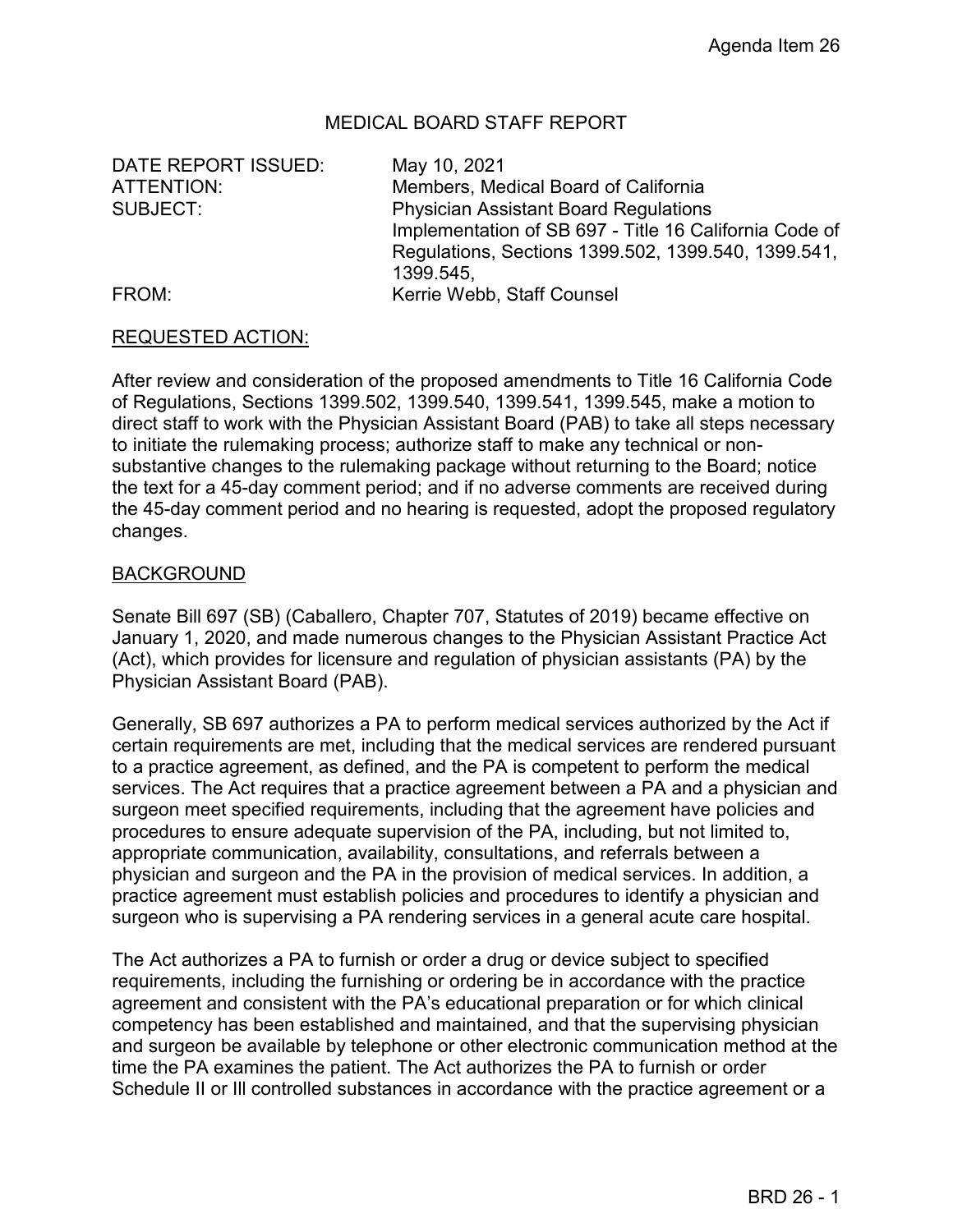patient-specific order approved by the treating or supervising physician and requires completion of a controlled substances course by the PA's next renewal if the PA is authorized by a practice agreement to furnish Schedule II controlled substances and if the PA has a DEA registration.

In addition, SB 697 provides that any reference to a "delegation of services agreement" in any other law means "practice agreement" as defined.

The Act clarifies that supervision does not require the supervising physician to be physically present but does require adequate supervision as agreed to in the practice agreement and does require that the physician be available by telephone or other electronic communication method at the time the PA examines the patient. However, the Act also prohibits this provision from being construed as prohibiting the Board from requiring the physical presence of a physician and surgeon as a term or condition of a PA's reinstatement, probation, or the imposition of discipline.

On February 8, 2021, the PAB approved the proposed language (attached), and directed staff to proceed with the rulemaking process. Because these proposed amendments deal with PA scope of practice and physician supervision, the Medical Board of California must approve these proposed changes, as well.

#### STAFF RECOMMENDATION:

Staff recommends the Board direct staff to work with the PAB and proceed with the proposed rulemaking.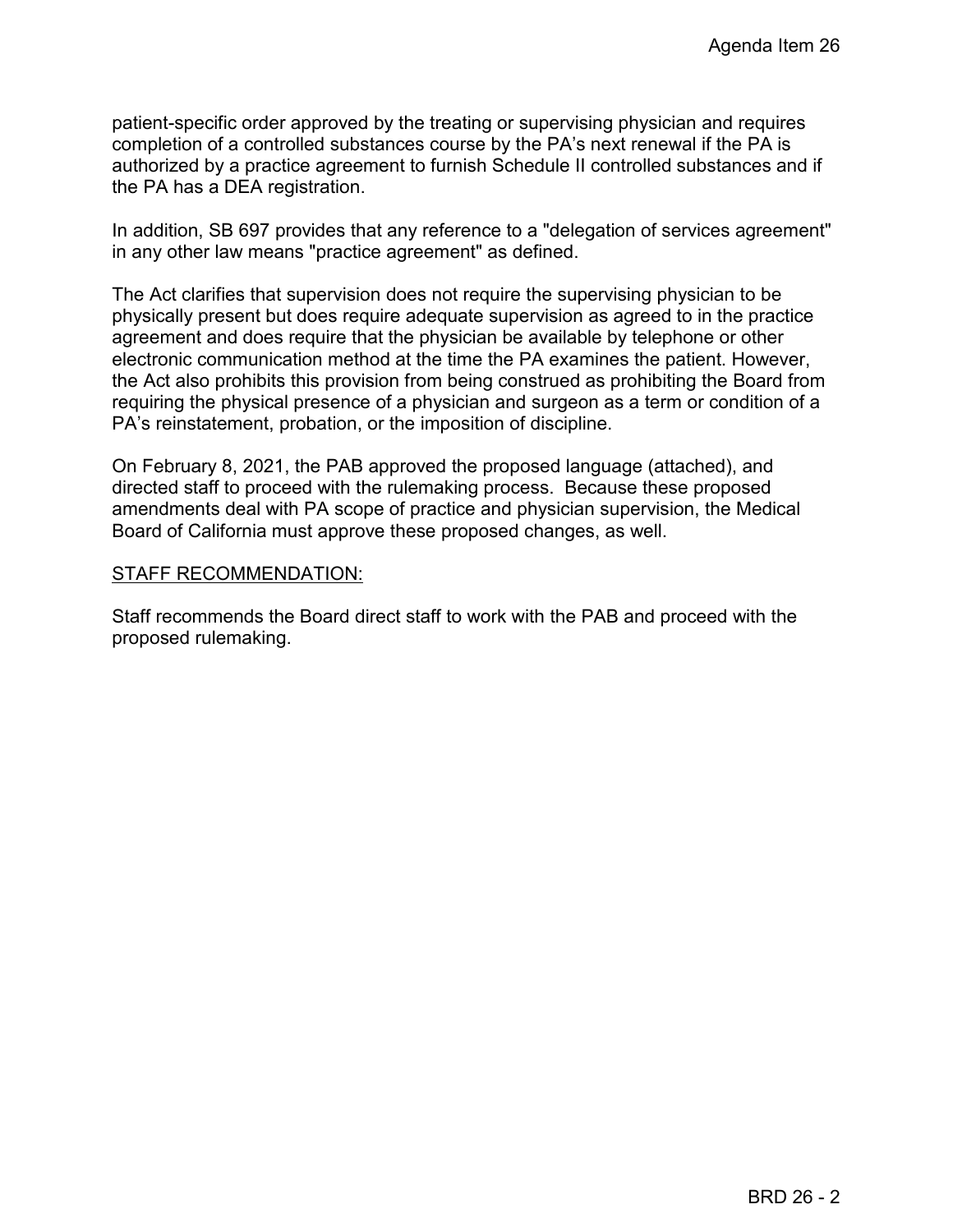# DEPARTMENT OF CONSUMER AFFAIRS **Title 16. PHYSICIAN ASSISTANT BOARD**

## **PROPOSED REGULATORY LANGUAGE SB 697 Implementation**

| Legend: | Added text is indicated with an underline. |
|---------|--------------------------------------------|
|         | Omitted text is indicated by $(****)$      |
|         | Deleted text is indicated by strikeout.    |

### **Amend Section 1399.502 of Article 1 of Division 13.8 of Title 16 of the California Code of Regulations**

## **§1399.502 Definitions.**

For the purposes of the regulations contained in this chapter, the terms

(a) "Board" means Physician Assistant Board.

(b) "Code" means the Business and Professions Code.

 (c) "Physician assistant" or "PA" means a person who is licensed by the bBoard as a physician assistant.

 (d) "Trainee" means a person enrolled and actively participating in an approved program of instruction for physician assistants.

 (e) "Approved program" means a program for the education and training of physician assistants which has been approved by the bBoard.

 (f) "Supervising physician" and "physician supervisor" or "supervising physician and surgeon" means a physician and surgeon licensed by the Medical Board of California ora physician licensed by the Osteopathic Medical Board of California and who supervises one or more physician assistants, who possesses a current valid license to practice medicine, and who is not currently on probation prohibiting the employment or supervision of a physician assistant.

(g) (1) "Supervision" means that a licensed physician and surgeon oversees the activities of, and accepts responsibility for, the medical services rendered by a physician assistant. Supervision, as defined in this subdivision, shall not be construed to require the physical presence of the physician and surgeon, but does require:

(A) Adherence to adequate supervision as agreed to in the practice agreement.

(B) The physician and surgeon being available by telephone or other electronic communication method at the time the PA examines the patient.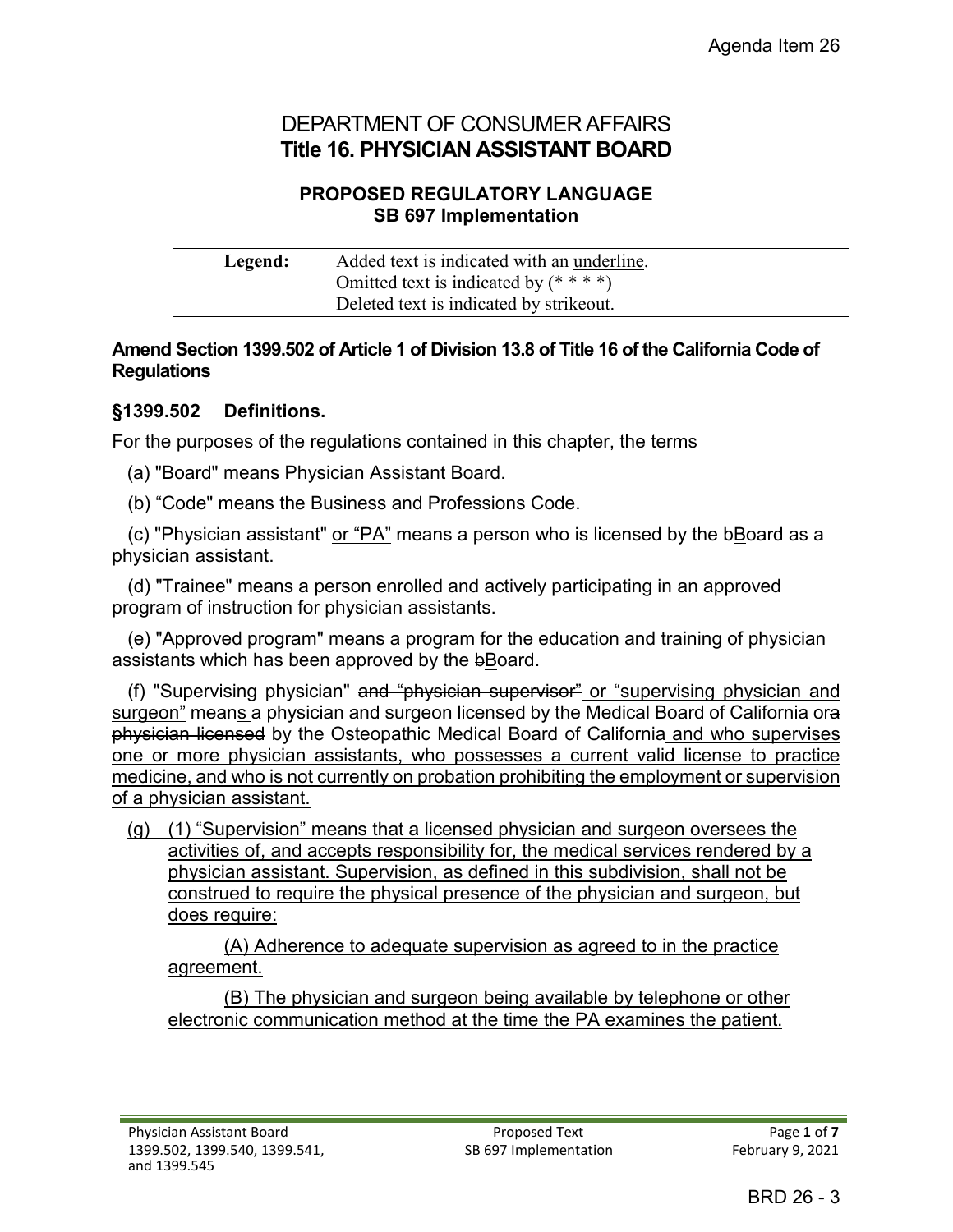(2) Nothing in this subdivision shall be construed as prohibiting the Board from requiring the physical presence of a physician and surgeon as a term or condition of a PA's reinstatement, probation, or imposition of discipline.

 $(qh)$  "Approved controlled substance education course" means an educational course approved by the bBoard pursuant to section 1399.610.

(i) "Practice agreement" means the writing, developed through collaboration among one or more physicians and surgeons and one or more physician assistants, that defines the medical services the physician assistant is authorized to perform pursuant to Section 3502 and that grants approval for physicians and surgeons on the staff of an organized health care system to supervise one or more physician assistants in the organized health care system. Any reference to a delegation of services agreement relating to physician assistants in any other law shall have the same meaning as a practice agreement.

NOTE: Authority cited: Section 3510, Business and Professions Code. Reference: Section 3510, Business and Professions Code.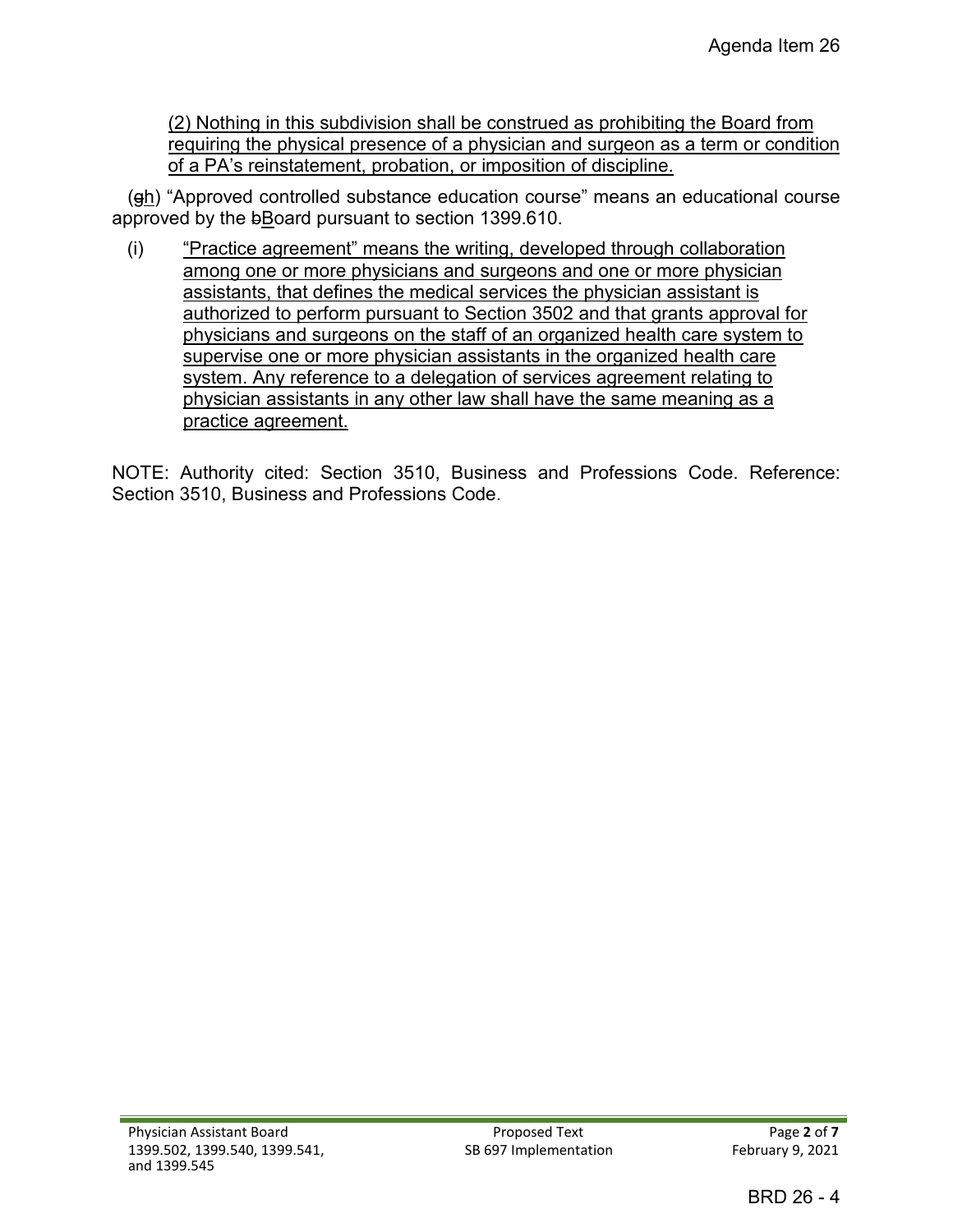### **Amend Section 1399.540 of Article 4 of Division 13.8 of Title 16 of the California Code of Regulations**

## **§1399.540. Limitation on Medical Services.**

 (a) A PA may provide those medical services which they are authorized to perform, and which are consistent with the PA's education, training, and experience, and which are rendered under the supervision of a licensed physician and surgeon pursuant to a practice agreement in accordance with Section 3502 of the Business and Professions Code. A physician assistant may only provide those medical services which he or she is they are competent to perform and which are consistent with the physician assistant's education, training, and experience, and which are delegated in writing by a supervising physician who is responsible for the patients cared for by that physician assistant.

 (b) The writing which delegates defines the medical services the PA is authorized to perform shall be known as a delegation of services practice agreement. A delegation of services-practice agreement shall be signed and dated by the physician assistant PA and one or more physicians and surgeons or a physician and surgeon who is authorized to approve the practice agreement on behalf of the physicians and surgeons on the staff of an organized health care system. Each supervising physician. A delegation of services agreement may be signed by more than one supervising physician only if the same medical services have been delegated by each supervising physician. A physician assistant may provide medical services pursuant to more than one delegation of services agreement.

(c) The bBoard or Medical Board of California or their representative may require proof or demonstration of competence from any physician assistant for any tasks, procedures or management he or she is they are performing.

 (d) A physician assistant shall consult with a physician and surgeon regarding any task, procedure or diagnostic problem which the physician assistant determines exceeds his or her their level of competence or shall refer such cases to a physician and surgeon.

NOTE: Authority cited: Sections 2018, 3502 and 3510, Business and Professions Code. Reference: Section 3502, Business and Professions Code.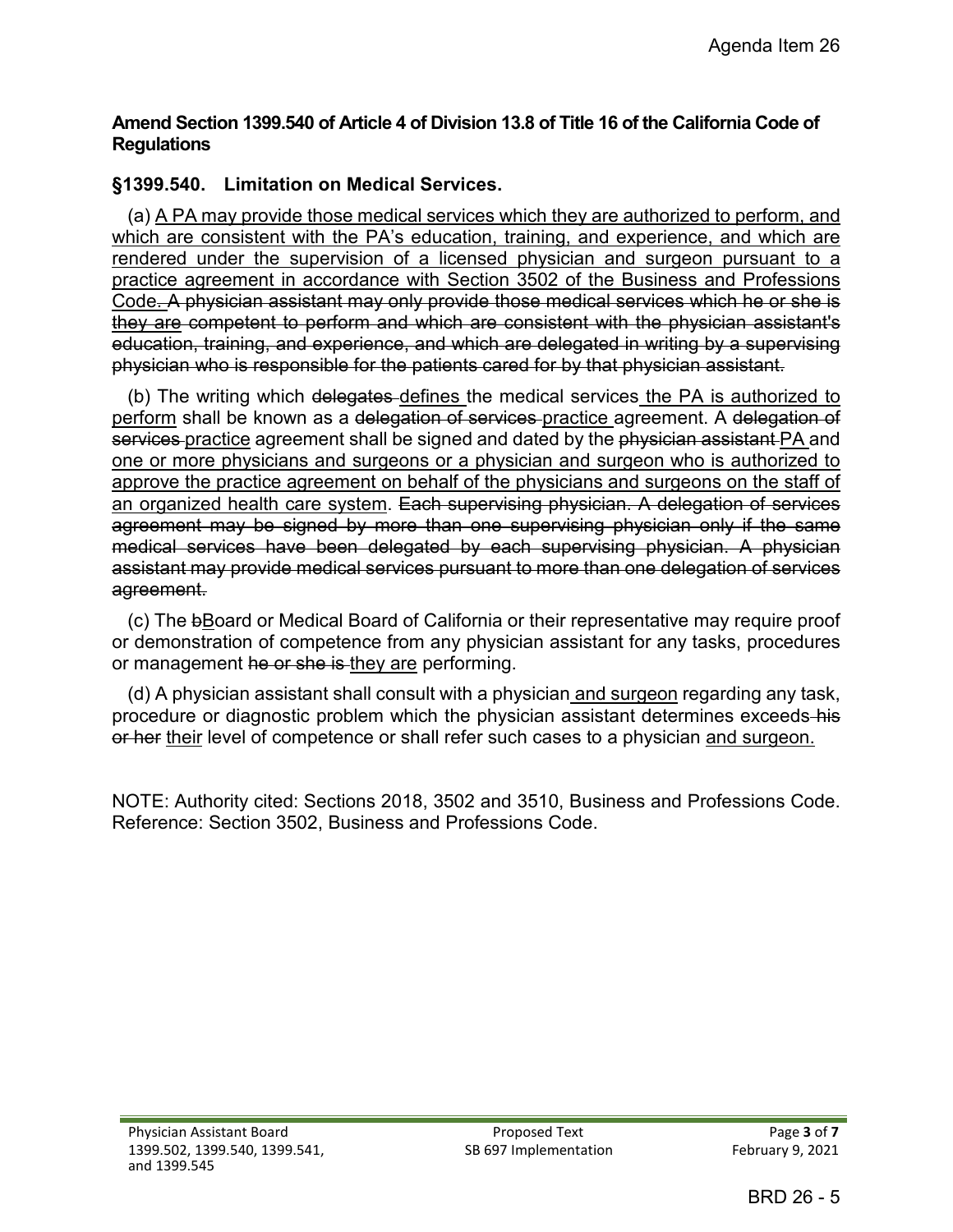### **Amend Section 1399.541 of Article 4 of Division 13.8 of Title 16 of the California Code of Regulations**

## **§1399.541. Medical Services Performable.**

Because physician assistant practice is directed by a supervising physician, and a physician assistant acts as an agent for that physician and surgeon, the orders given, and tasks performed by a physician assistant shall be considered the same as if they had been given and performed by the supervising physician and surgeon. Unless otherwise specified in these regulations, or in the delegation practice agreement, or protocols, these orders may be initiated without the prior patient specific order of the supervising physician and surgeon.

In any setting, including for example, any licensed health facility, out-patient settings, patients' residences, residential facilityies, and hospices, as applicable, a physician assistant may, pursuant to a delegation practice agreement: and protocols where present, protocols:

 (a) Take a patient history; perform a physical examination and make an assessment and diagnosis therefrom; initiate, review, and revise treatment and therapy plans including plans for those services described in Section 1399.541(b) through Section 1399.541(i) inclusive; and record and present pertinent data in a manner meaningful to the physician and surgeon.

 (b) Order or transmit an order for x-ray, other studies, therapeutic diets, physical therapy, occupational therapy, respiratory therapy, and nursing services.

 (c) Order, transmit an order for, perform, or assist in the performance of laboratory procedures, screening procedures, and therapeutic procedures.

 (d) Recognize and evaluate situations which call for immediate attention of a physician and surgeon and institute, when necessary, treatment procedures essential for the life of the patient.

 (e) Instruct and counsel patients regarding matters pertaining to their physical and mental health. Counseling may include topics such as medications, diets, social habits, family planning, normal growth and development, aging, and understanding of and longterm management of their diseases.

 (f) Initiate arrangements for admissions, complete forms and charts pertinent to the patient's medical record, and provide services to patients requiring continuing care, including patients at home.

 (g) Initiate and facilitate the referral of patients to the appropriate health facilities, agencies, and resources of the community.

 (h) Administer or provide medication to a patient, or issue or transmit drug orders orally or in writing in accordance with the provisions of subdivisions (a)-(g), inclusive, of Section 3502.1 of the Code.

 (i) (1) Perform surgical procedures without the personal presence of the supervising physician which are customarily performed under local anesthesia or procedural sedation.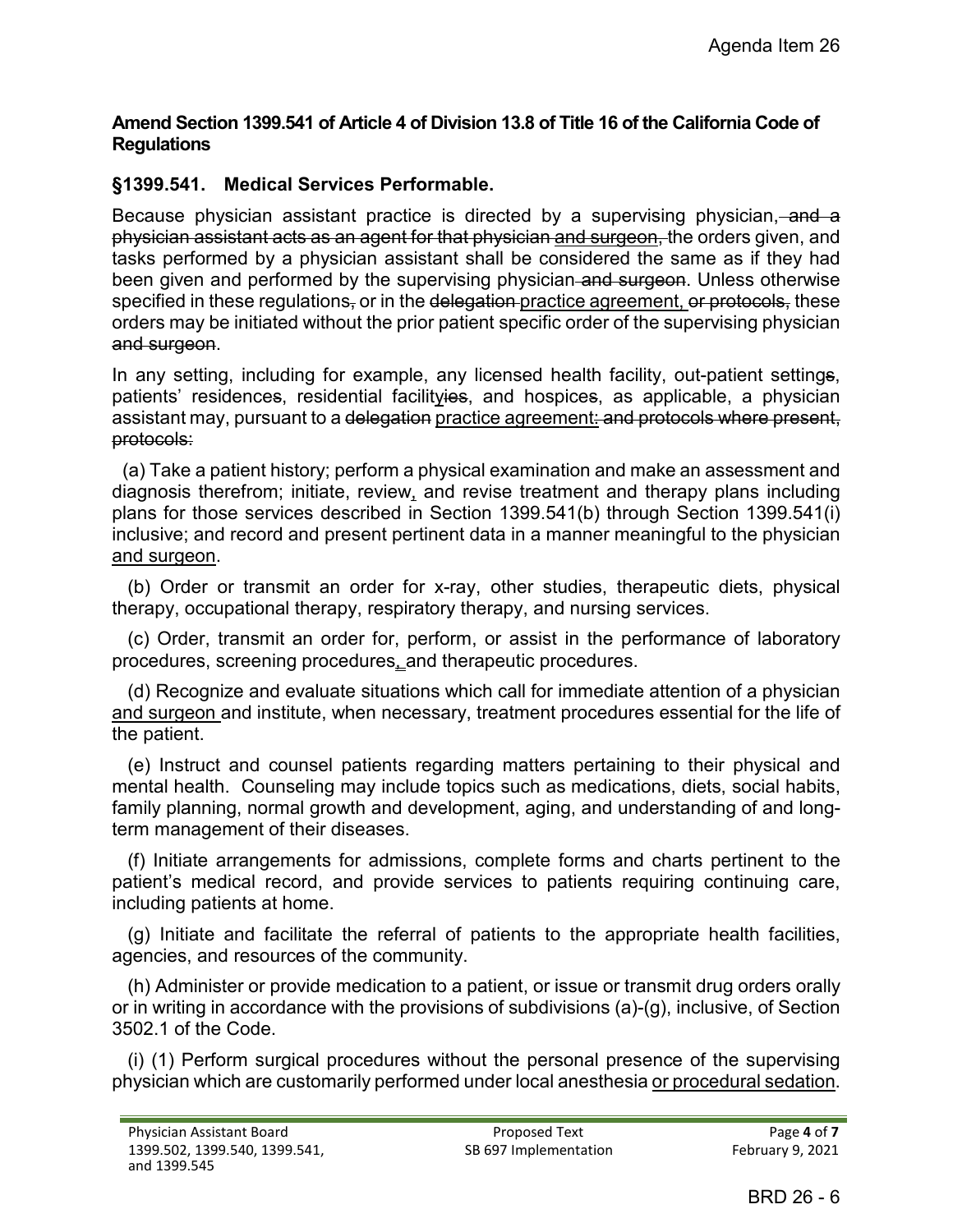Prior to delegating any such surgical procedures under local anesthesia, procedural sedation, or general anesthesia, the supervising physician and surgeon shall review the documentation which indicates that the physician assistant is trained to perform the surgical procedures. All other sSurgical procedures requiring other forms of-general anesthesia may be performed by a physician assistant only when in the personal presence of a the supervising physician is immediately available during the procedure and surgeon.

(2) A physician assistant may also act as first or second assistant in surgery under the supervision of a supervising physician. The physician assistant may so act without the personal presence of the supervising physician if the supervising physician is immediately available to the physician assistant. "Immediately available" means the supervising physician is physically accessible and able to return to the patient, without any delay, upon the request of the physician assistant to address any situation requiring the supervising physician's services.

(j) A physician assistant may perform informed Obtain the necessary consent about for recommended treatments. In seeking a patient's authorization or agreement to undergo a specific medical treatment the physician assistant shall:

(1) Assess the patient's ability to understand relevant medical information and the implications of treatment alternatives and to make an independent, voluntary decision.

(2) Present relevant information accurately and sensitively, in keeping with the patient's preferences for receiving medical information. The information should include:

(A) the diagnosis;

(B) the nature and purpose of recommended interventions; and,

(C) the burdens, risks, and expected benefits of all options, including foregoing treatment.

(3) Dand document the informed consent conversation and the patient's decision in the medical record.

NOTE: Authority cited: Sections 2018, 3502 and 3510, Business and Professions Code. Reference: Sections 2058, 3502, and 3502.1, Business and Professions Code.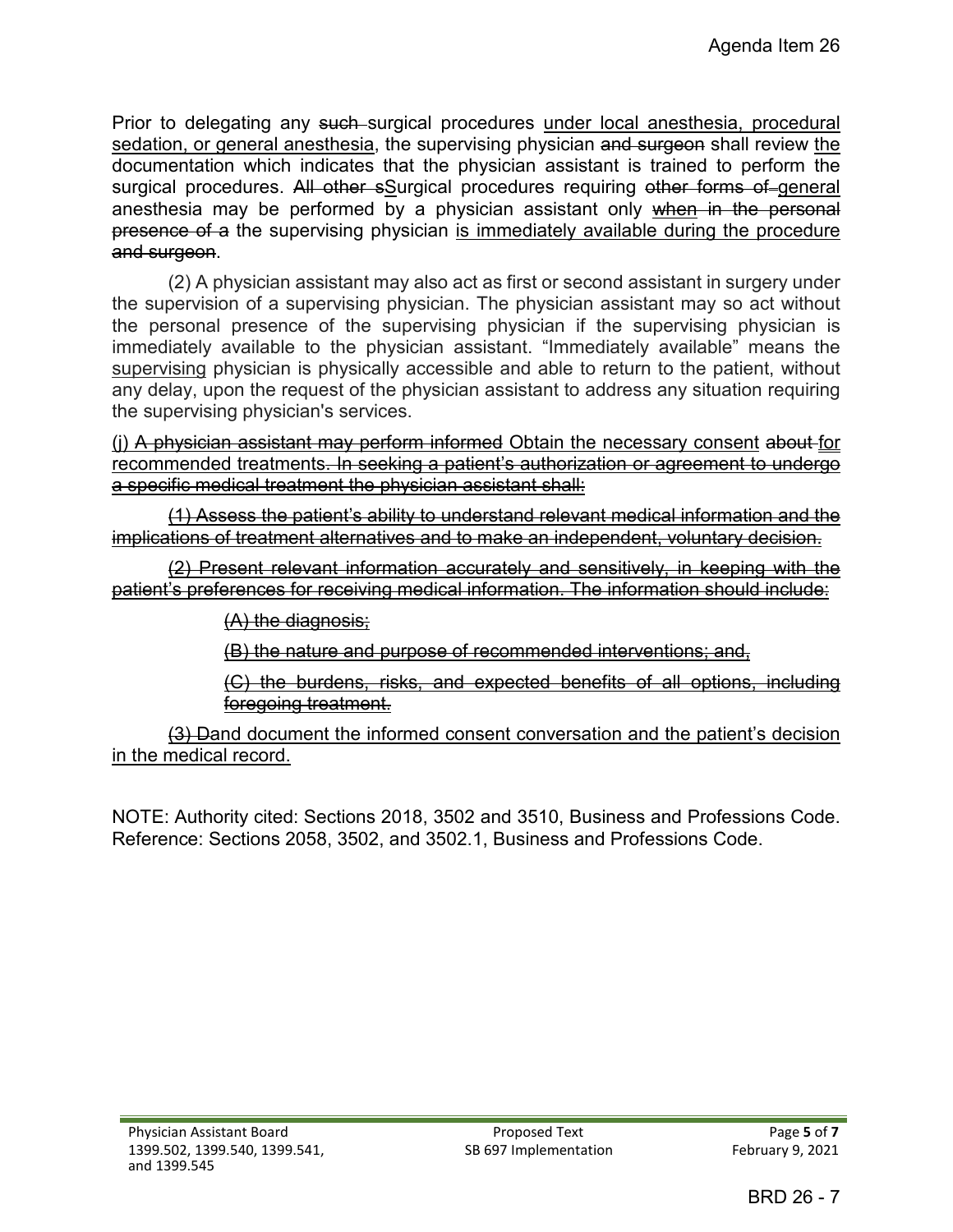### **Amend Section 1399.545 of Article 4 of Division 13.8 of Title 16 of the California Code of Regulations**

## **§1399.545. Supervision Required.**

 (a) A supervising physician shall be available in person or by electronic communication at all times when the physician assistant is caring for patients. If the supervising physician is unable to provide this supervision, they may designate an alternate physician and surgeon with whom the physician assistant may consult. Should the alternate physician and surgeon be needed to supervise and consult with the physician assistant for a period exceeding three days (72 hours), the alternate supervising physician shall have a practice agreement in place with the physician assistant.

 (b) A supervising physician shall delegate to a physician assistant only those tasks and procedures consistent with the supervising physician's specialty or usual and customary practice and with the patient's health and condition.

 (c) A supervising physician shall observe or review evidence of the physician assistant's performance of all tasks and procedures to be delegated to the physician assistant until assured of competency.

 (d) The physician assistant and the supervising physician shall establish in writing transport and back-up procedures for the immediate care of patients who are in need of emergency care beyond the physician assistant's scope of practice for such times when a supervising physician is not on the premises.

(e) A physician assistant and his or her their supervising physician shall establish in writing guidelines for the adequate evaluation of the competency and qualifications supervision of the physician assistant. which shall include: one or more of the following

(1) Examination of the patient by a supervising physician the same day as care is given by the physician assistant;

(2) Countersignature and dating of all medical records written by the physician assistant within thirty (30) days that the care was given by the physician assistant;

(3) The supervising physician may adopt protocols to govern the performance of a physician assistant for some or all tasks. The minimum content for a protocol governing diagnosis and management as referred to in this section shall include the presence or absence of symptoms, signs, and other data necessary to establish a diagnosis or assessment, any appropriate tests or studies to order, drugs to recommend to the patient, and education to be given the patient. For protocols governing procedures, the protocol shall state the information to be given the patient, the nature of the consent to be obtained from the patient, the preparation and technique of the procedure, and the follow-up care. Protocols shall be developed by the physician, adopted from, or referenced to, texts or other sources. Protocols shall be signed and dated by the supervising physician and the physician assistant. The supervising physician shall review, countersign, and date a minimum of 5% sample of medical records of patients treated by the physician assistant functioning under these protocols within thirty (30) days. The physician shall select for